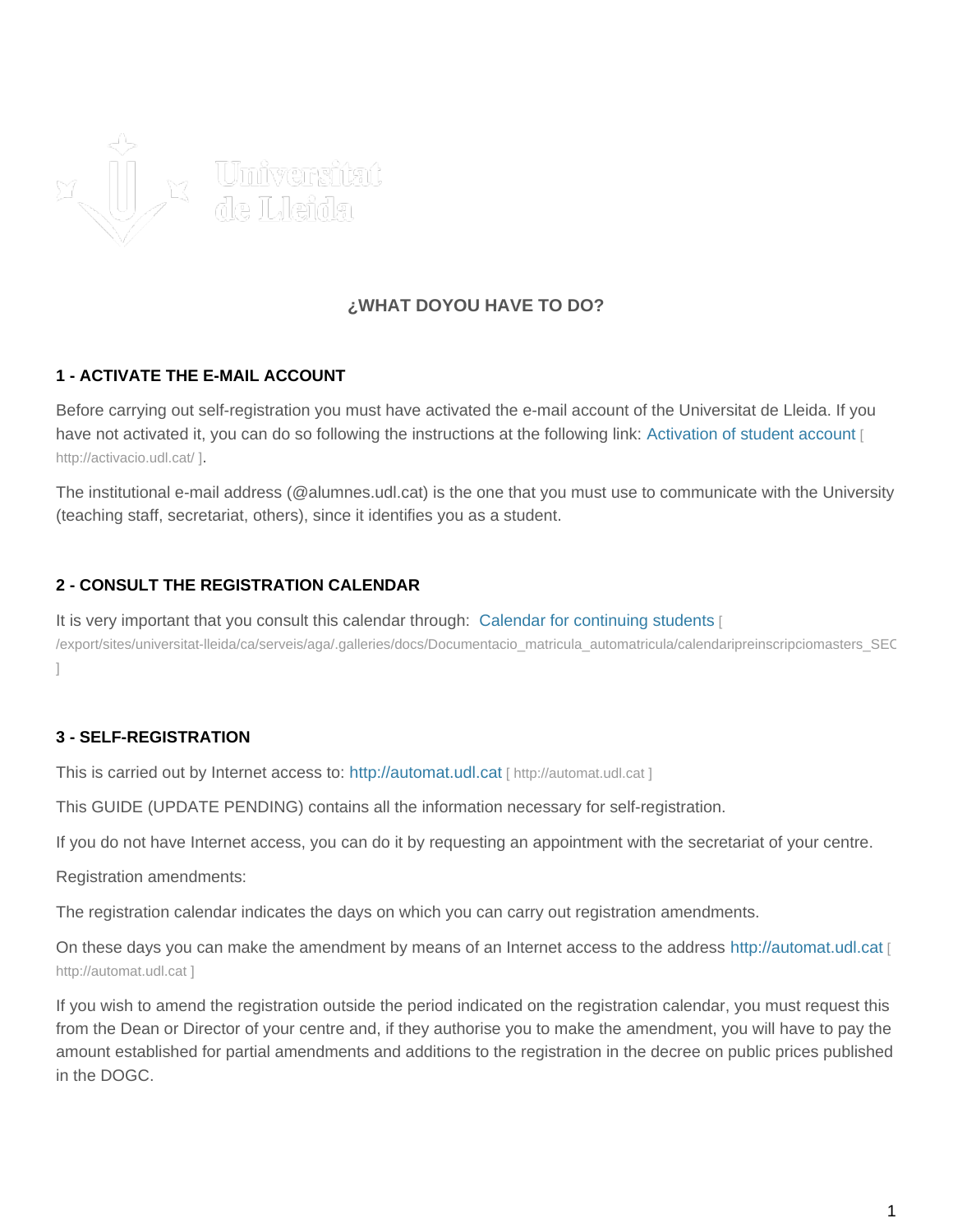Students in any of the situations established in the section corresponding to the registration amendments of the Academic Regulations [/sites/universitat-lleida/ca/udl/norma/ordenaci-/ ] are excluded from paying the surcharge.

### **4 - DOCUMENTATION WHICH YOU MUST PROVIDE**

To carry out self-registration you do not need to submit any documentation if you do not have to accredit any situation which is different from that of the previous year (for example, that you are entitled to a new discount on the registration, that you wish to apply for partial registration, ...).

#### Consult the section Documentation to submit [

/export/sites/universitat-lleida/ca/serveis/aga/.galleries/docs/Documentacio\_matricula\_automatricula/documentaciomasters\_ANGLES\_co ].

## **5 - ACADEMIC REGULATIONS**

Consult all of the regulations which affect you at the following link: Regulations [ /sites/universitat-lleida/ca/udl/norma/ordenaci-/ ].

You can also obtain information from the Secretariat of your centre and the Student Council.

### **6 - IF YOU ARE APPLYING FOR A GRANT**

Students who wish to apply for a grant from the Ministry should consult the following page: http://www.udl.cat/serveis/aga/secciopreinscripciobeques/ [ /sites/universitat-lleida/serveis/aga/secciopreinscripciobeques/ ]

Also consult the document Exemptions and discounts [

/export/sites/universitat-lleida/ca/serveis/aga/.galleries/docs/Documentacio\_matricula\_automatricula/exempcions\_bonificacions\_ANGLE ]

### **7 - HOW AND WHEN DO YOU HAVE TO PAY THE REGISTRATION FEES**

Consult the section Prices and Payment [

/sites/universitat-lleida/ca/serveis/aga/.galleries/docs/Documentacio\_matricula\_automatricula/pagamentmatriculamaster\_ang.pdf ].

#### **Registration bill:**

Once you have carried out self-registration, you must print the bill. According to the academic regulations, the registration bill, whether it is issued in person or via self-registration, serves as notification.

Keep the bill for any incident which may occur.

#### **Direct debit mandate:**